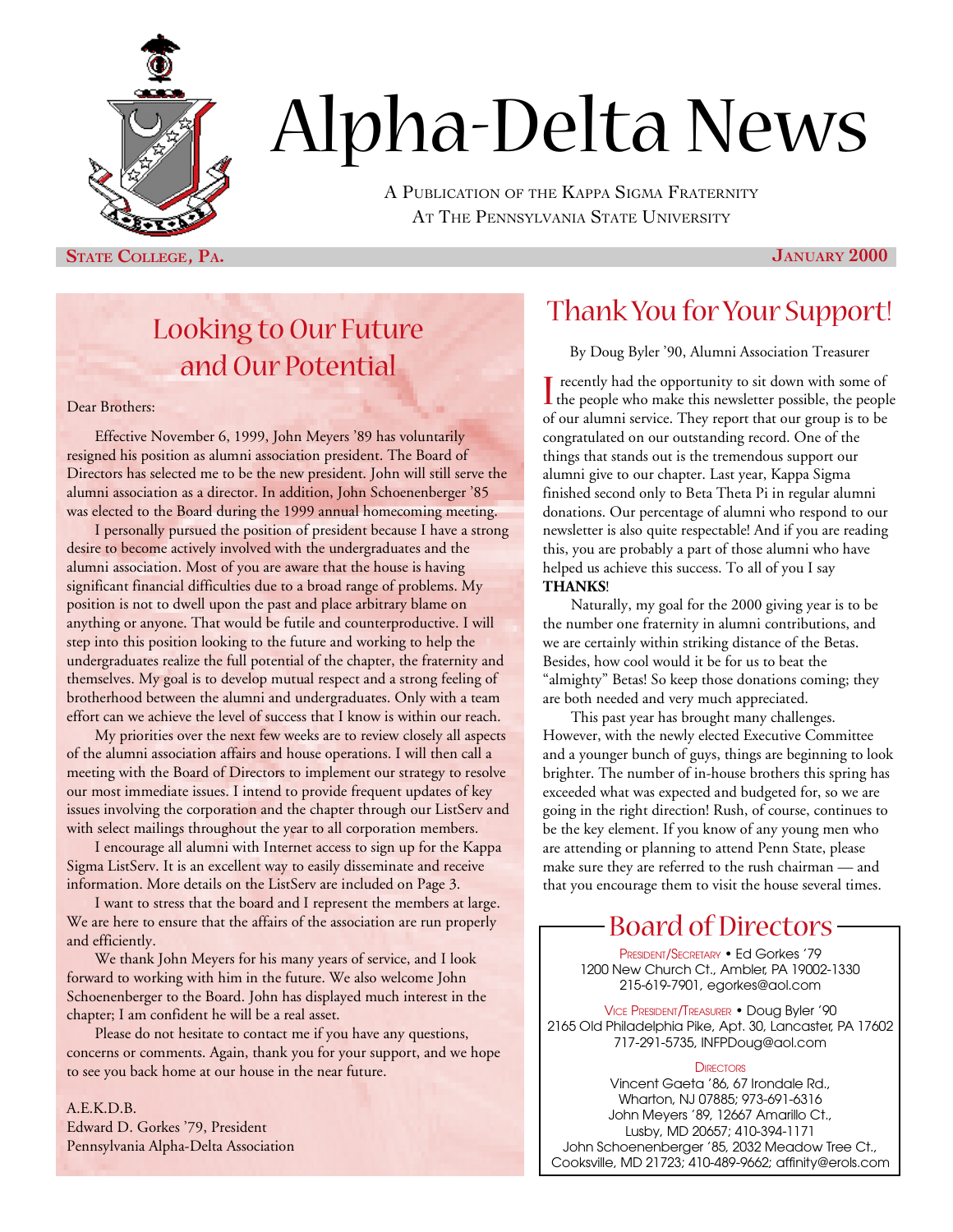## House Cleanliness Improving as Well as a Sense of Pride

By Doug Byler '90, Alumni Association Treasurer

 $\bm{M}$  any of you who had the opportunity to return to the house<br>this past homecoming noticed the marked improvement in any of you who had the opportunity to return to the house the cleanliness of the house. It is no secret that over the past several years the upkeep of the house has slipped away. As with anything, this shortfall has happened little by little over the past several years. This year the Board made this a number one priority — "Get the House Clean!" Ed Gorkes and I were in almost daily contact with the undergraduates. Ed offered to pay for cleaning supplies, and John Hannah (the property manager from Continental Real Estate Management) also contributed \$200 toward the improvements. The undergraduates and pledges provided the elbow grease. Although the house was probably not at the level of tidiness and shine as when you or I were pledging or living in the house, it was a drastic improvement over the past several years.

One of the things I found most interesting was something one of the undergraduate brothers said to me. He said "You know, when you guys (the Board) came here complaining about cleaning and how it was *sooo* important we scrub the house, I thought you guys didn't have a clue." Then he said "… but you know, I see now why it is so important. The brothers really pulled together to clean for those two and a half weeks; we were really tight as a brotherhood, and now morale is up, and guys have a sense of pride in the house I have never seen since I was here... it is really cool."

I think over the years, a lot of stuff has gotten "lost in the translation" so to speak. Many alumni return to a house that is dirty or untidy, and complain and leave. Sometimes we have to remember that the current undergrads were never taught many of the things we were, and over the years the standard became lower and lower. These guys, for example, were shocked to learn that at one time waxing the floors was a regular occurrence, and not a semiannual event — seriously.

This past year, an alumni work weekend was organized. Several alumni spent a few days at the house, painting and helping the

## State of the Chapter

By Jeff Coffey '01, Fall 1999 Grand Master

The past few semesters have been a little turbulent for all of the undergraduates here at Alpha-Delta. With numbers low last undergraduates here at Alpha-Delta. With numbers low last spring, brothers were wondering how this semester would turn out. This fall 24 brothers came back to the house ready to increase our numbers.

Rush was satisfactory, but too often the "maybe's" became "no's" by bid acceptance. I am happy to announce though that this pledge class has five men who are dedicated to both scholastics and brotherhood. Being an engineer, I am also happy to say that the house is being diversified, as more and more engineering, engineering science and computer science majors are being mixed in with the business logistics and accounting majors.

With the election of Ed Gorkes '79 as our new alumni board president and John "Fish" Schoenenberger '85 as a new board member, Alpha-Delta is ready to move forward into the next millennium. The chapter's executive committee has established goals with Ed and the rest of the board and the five of us are ready to work with them to get the house back on the right track. We have already established our rush committee for next semester and have begun brainstorming for next semester. We have also been meeting men this semester whom we hope to bring into our house.

We are hoping to ride the great success of Homecoming '99 into next semester with a successful rush and more alumni involvement and support. I have had a great time this semester, living with my friends and having fun with them when time permits. In addition, I am really proud to say that the undergraduate/alumni brother relations are the best since I have been here. I have had a blast meeting new alumni each weekend and having fun with the ones I already know. The brothers and alumni all care about this house, and we thank all of you for your generous support.

For anyone who may have missed Homecoming or any of the football weekends and would like to get involved, you can send me an e-mail at jvc116@psu.edu or give me a call at 814-867-7763. Thanks to all, and here's to the success of Alpha-Delta.

undergraduates pull the physical plant together. I hope we can have more of those. Now it is more important than ever for alumni from different eras to return to the house, help reeducate the undergraduates and help them gain a sense of pride about the house and themselves!



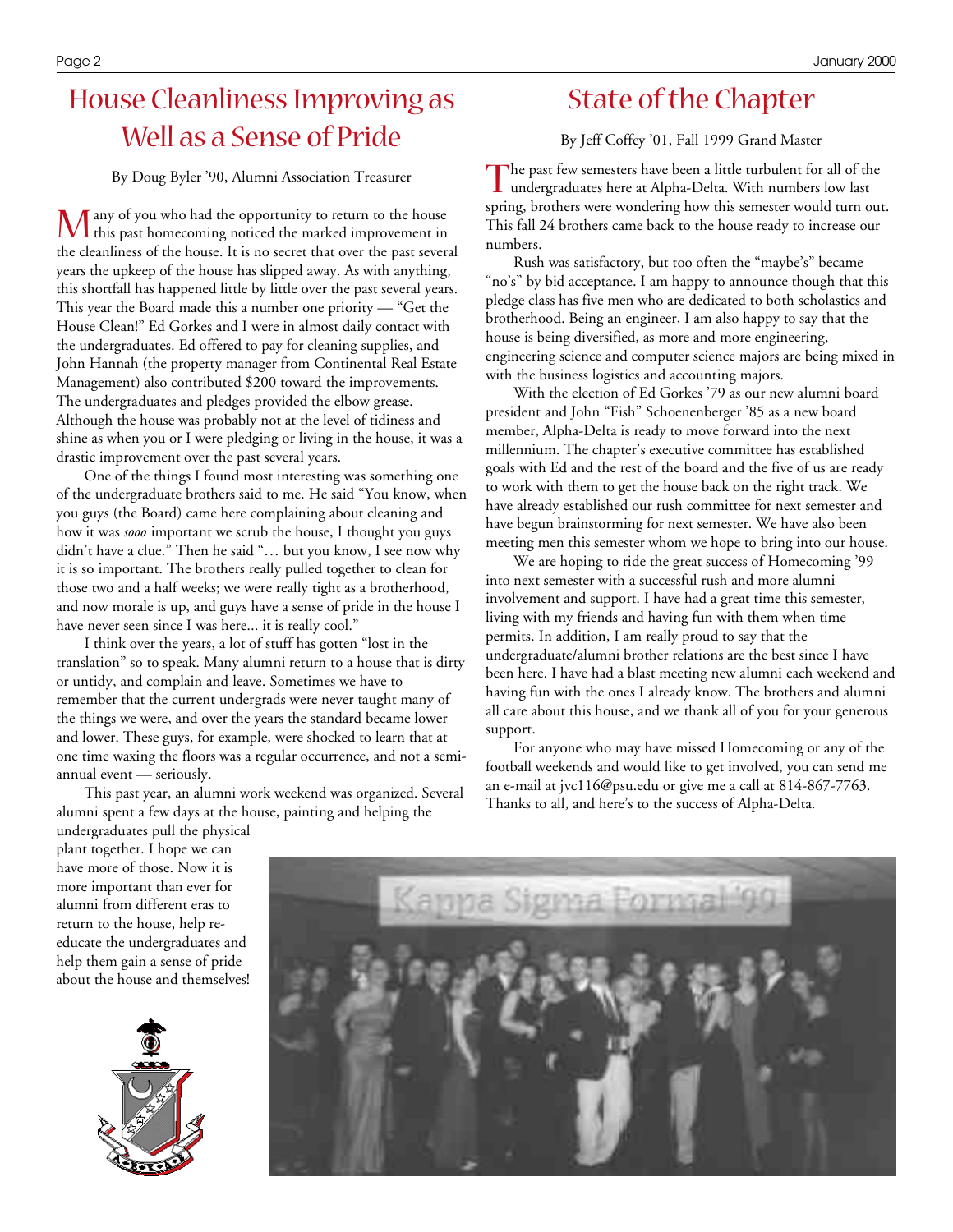### Homecoming '99: Stepping into the Future

By Gianni Incontro '01, Grand Procurator

H passed at the Alpha-Delta omecoming once again has chapter, and once again we can declare it a success.

For the third consecutive year, the brothers of Kappa Sigma entertained the sisters of Alpha Gamma Delta for a week of good times and hard work. Our theme for this year's Homecoming revolved around *The Planet of the Apes.* After a hectic week of preparation, everything came together Friday morning. Our float depicted the final scene of *The Planet of the Apes*, which showed the Statue of Liberty buried in sand on the beach amidst palm trees. A PSU rocket was then built crashing into the side of the Statue. We also created a Mad Hatter, which was an ape wearing a

PSU sweater. Later that night, many undergraduates and alumni watched as all of Penn State showed its pride at the annual Homecoming Parade.

Many undergraduates and alumni went to bed late Friday night and arose early Saturday for the pre-game tailgate, which was a success. It is too bad I can't say the same for the game — Penn State lost a heartbreaker to Minnesota, 24 to 23, but that didn't put a damper on the evening's dinner or party afterward.

During dinner two awards were presented: Jeff Rebernak '99 was recognized as Brother of the Year, and Ed Gorkes '79 was named Alumnus of the Year. Also announced at dinner was the appointment of Ed Gorkes

Fill out and return the enclosed form — be sure to include your e-mail address so that we can continue to build our on-line directory of brothers.

## Pledge Update

Chris Peck '02, GMC Fall 1999

On October 3, 1999, Alpha-Delta pledged five quality men.<br>
brotherhood development period is going well due to their n October 3, 1999, Alpha-Delta pledged five quality men. The diligence and commitment. They are all devoted and extremely motivated to become brothers in our noble order. They are as follows:

**DANIEL J. CZECK '02**, Mocanaqua, Pa., Electrical Engineering **SCOTT A. DUNCAN '02**, Bethel Park, Pa., Mechanical Engineering

**ROBERT A. MCCLUNE '02**, Beaver, Pa., Telecommunications

**JASON J. MILLER '02**, Bethel Park, Pa., Engineering

**SAMIR P. SINGH '02**, Bethel Park, Pa., Chemical Engineering On another note, Alpha-Delta is slowly but surely increasing ritual proficiency. At the end of last semester, Chris Peck '02 became GMC proficient. This semester six members have been studying with Byron Cotter '00 to become GMC proficient. Our goals are to maintain at least 70 percent proficiency and to have new brothers strive to become at least proficient within one year of initiation.

We are looking forward to next semester and hope to have a strong pledge class of approximately 10 members.

'79 as alumni board president. John Schoenenberger '85 was appointed to the alumni board, and Clint Burkes was appointed as alumni adviser. Also during dinner, the announcement of Mary Ellen Nichols' 10-year anniversary brought many smiles to the faces of undergraduates and alumni alike.

Overall, we had an excellent time becoming acquainted with one another. Alumni rented rooms for the weekend and were very pleased with all the hard work the brotherhood put into this event. Alumni were especially pleased with the cleanliness of the house and the newly painted stairwell. Every year Homecoming just gets better and better!

## Executive Committee

Grand Master Brandon Ade '04 Avon, Ohio Hotel/Restaurant Management

Grand Procurator

Gianni Incontro '01 Ridgefield Park, N.J. Business Administration

Grand Master of Ceremonies

Merritt Sweeney '00 Erie, Pa. Political Science

#### Grand Scribe

Robert S. Hickman '01 Ligonier, Pa. Biology

Grand Treasurer Jeff Coffey '01 Paoli, Pa. Chemical Engineering

#### Spring 1999 Dean's List

Jeffrey Kobelak '04 Jefrey Rebernak '99 Scott Thomas '99 Kevin Tray

## Join the Kappa Sigma ListServ

The Kappa Sig ListServ has now been in operation for over a and is adding new alumni each day. For those alumni with **The Kappa Sig ListServ has now been in operation for over a year** Internet access that are not aware of this excellent service, we highly encourage you to sign up.

The ListServ provides a quick and easy way to receive and send information to Alpha-Delta alumni. General discussion messages are simply sent to your e-mail address and you can read them at your leisure. In addition, there are many more features available with the ListServ that will be more fully explained when you sign up.

Joining is easy! Just send your name, graduation or initiation year and e-mail address to:

**Jeff Montgomery at jeff\_montgomery@hotmail.com**

After your information is validated, you will receive the necessary instructions to quickly get up and running on the ListServ!

*Alpha-Delta News* is published for the members and friends of the Alpha-Delta Chapter of Kappa Sigma Fraternity at The Pennsylvania State University. Address changes, news items and photographs are always welcome and may be sent in the

enclosed envelope or mailed to Kappa Sigma Fraternity, Alumni Records Office, P.O. Box 296, State College, PA 16804-0296.